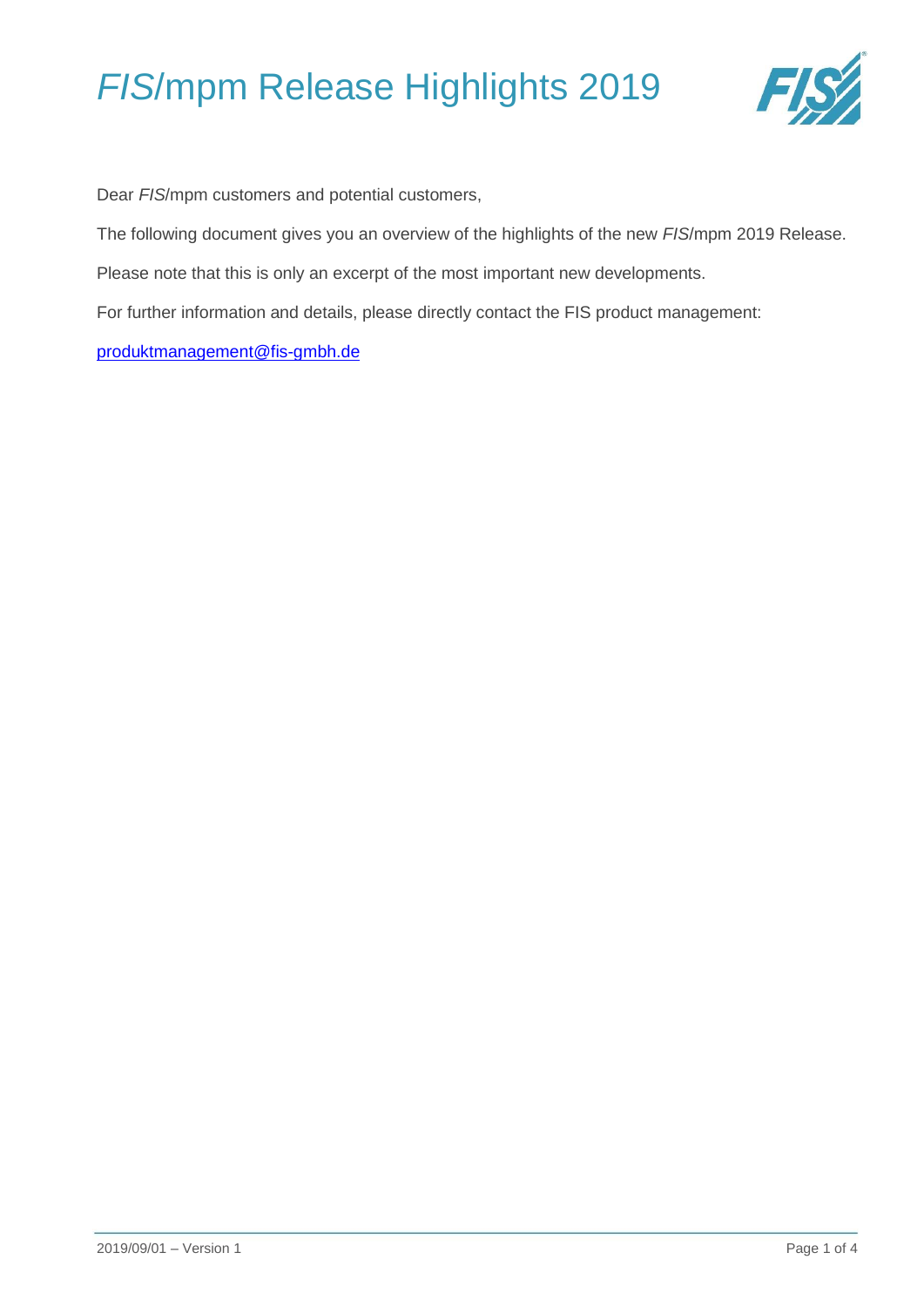

## **Table of Contents**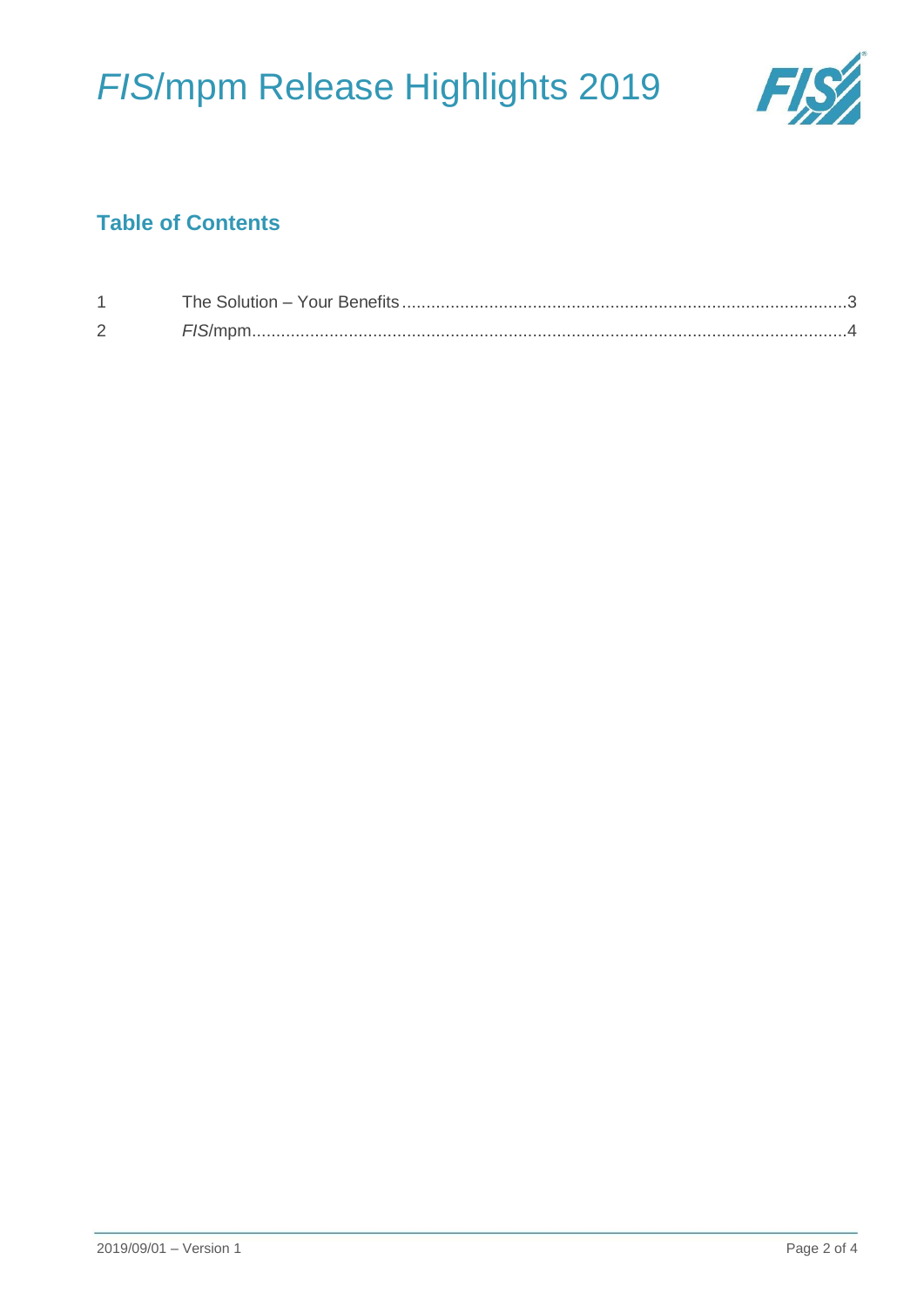

### <span id="page-2-0"></span>**1 The Solution – Your Benefits**

*FIS*/mpm is an SAP optimization by FIS that can be used for the **easy, quick and flexible creation, maintenance and local management of nearly all master data** - both purchasing and sales master data - irrespective whether it is based on an SAP ERP or SAP Retail system.

### **Your benefits:**

- Considerable effort reduction and time saving for master data processing
- **With the Data Exchange function, the end user can also integrate, convert, improve and provide** data independently
- Full integration in SAP ERP or SAP Retail with complete SAP check routines (field check)
- Sophisticated authorization concept (audit-compliant, principle of dual control)
- No additional hardware required, hence cost-efficient solution
- Separate data retention in individual *FIS*/mpm tables makes you independent of the operative dataset
- Due to standardized inbound interfaces, there are no input errors, which results in a very high data quality
- No data redundancy due to integrated duplicate check
- Always up-to-date master data, prices and conditions
- **Purchase of individual components possible**
- Preconfigured for all industries with support and maintenance

#### **Components:**

- *FIS*/mpm article master, purchasing info record and source list maintenance tools
- *FIS*/mpm business partner maintenance tool
- *FIS*/mpm bills of material maintenance tool
- **FIS/mpm documents maintenance tool**
- *FIS*/mpm conditions maintenance tool
- **FIS/mpm SD functions maintenance tool**
- **FIS/mds (Master Data Server)**
- *FIS*/mpm Datanorm inbound
- *FIS*/mpm BMEcat (inbound/outbound)